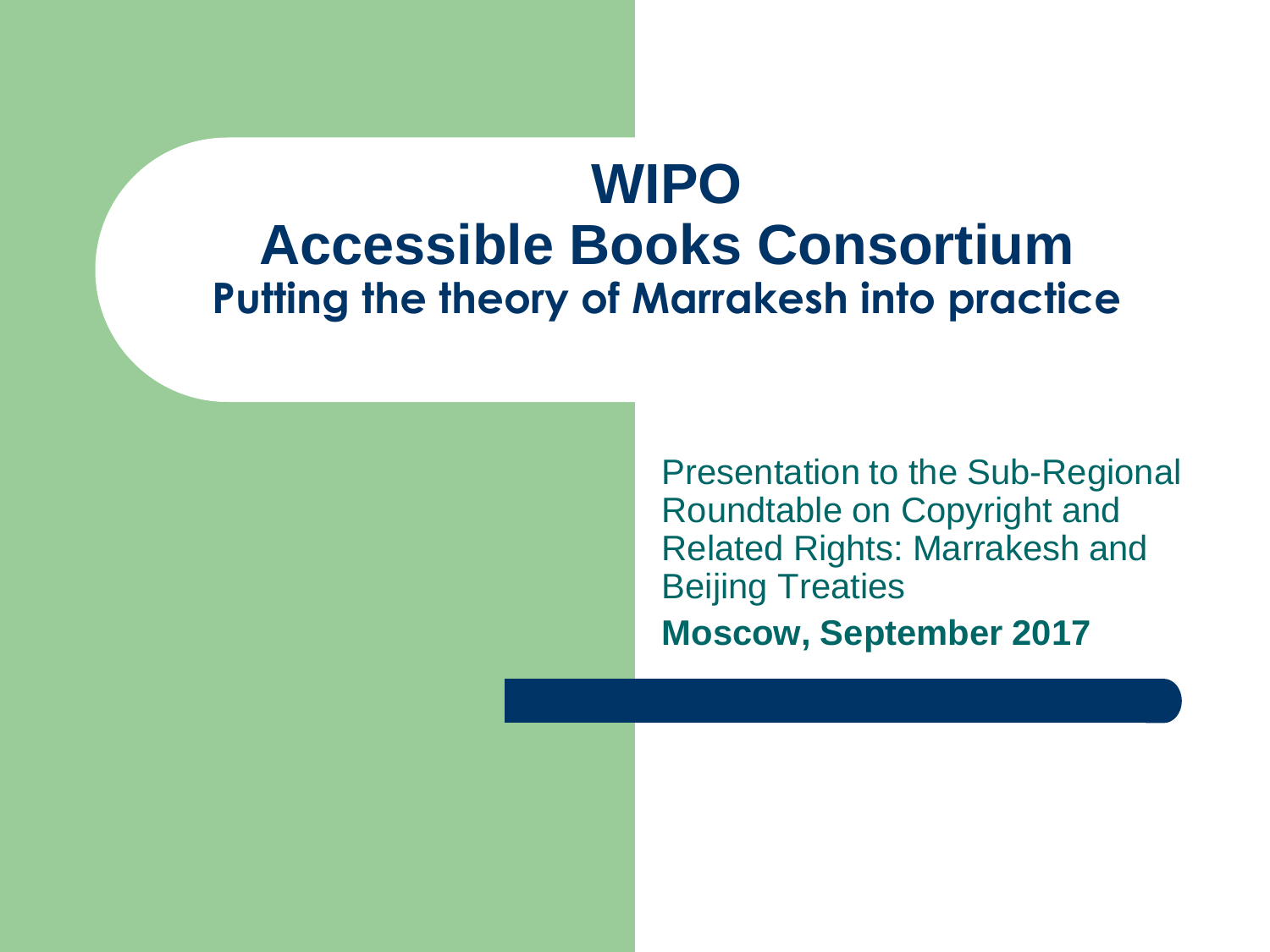## **Content**

- Accessible Books Consortium (ABC)
- **Governance**
- Areas of Focus
- ABC Global Book Service
	- How it works
	- Key features
	- Statistics
	- Current participants
	- Participation criteria
	- Benefits of participation
- ABC contact information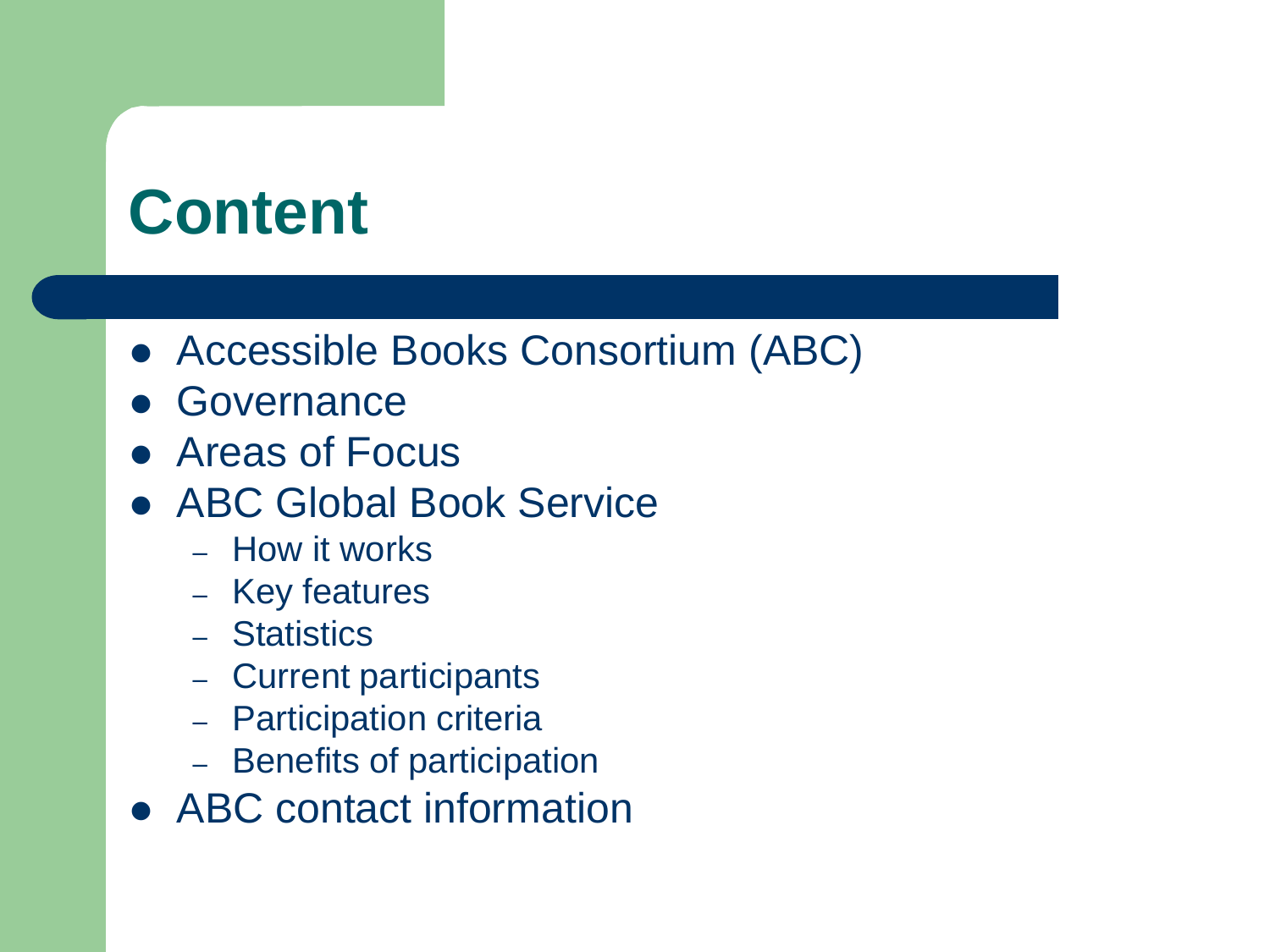### **Accessible Books Consortium (ABC)**

- June 2014 WIPO and key partners launched ABC to increase the number of books in accessible formats for people who are blind, visually impaired, or otherwise print disabled
- Alliance consists of WIPO, organizations that serve or represent persons who are blind, visually impaired or otherwise print disabled, standards bodies and rightsholders
- ABC *complements* the Marrakesh Treaty
	- Marrakesh provides the *legal framework*
	- ABC supports Marrakesh aspirations through *practical implementations*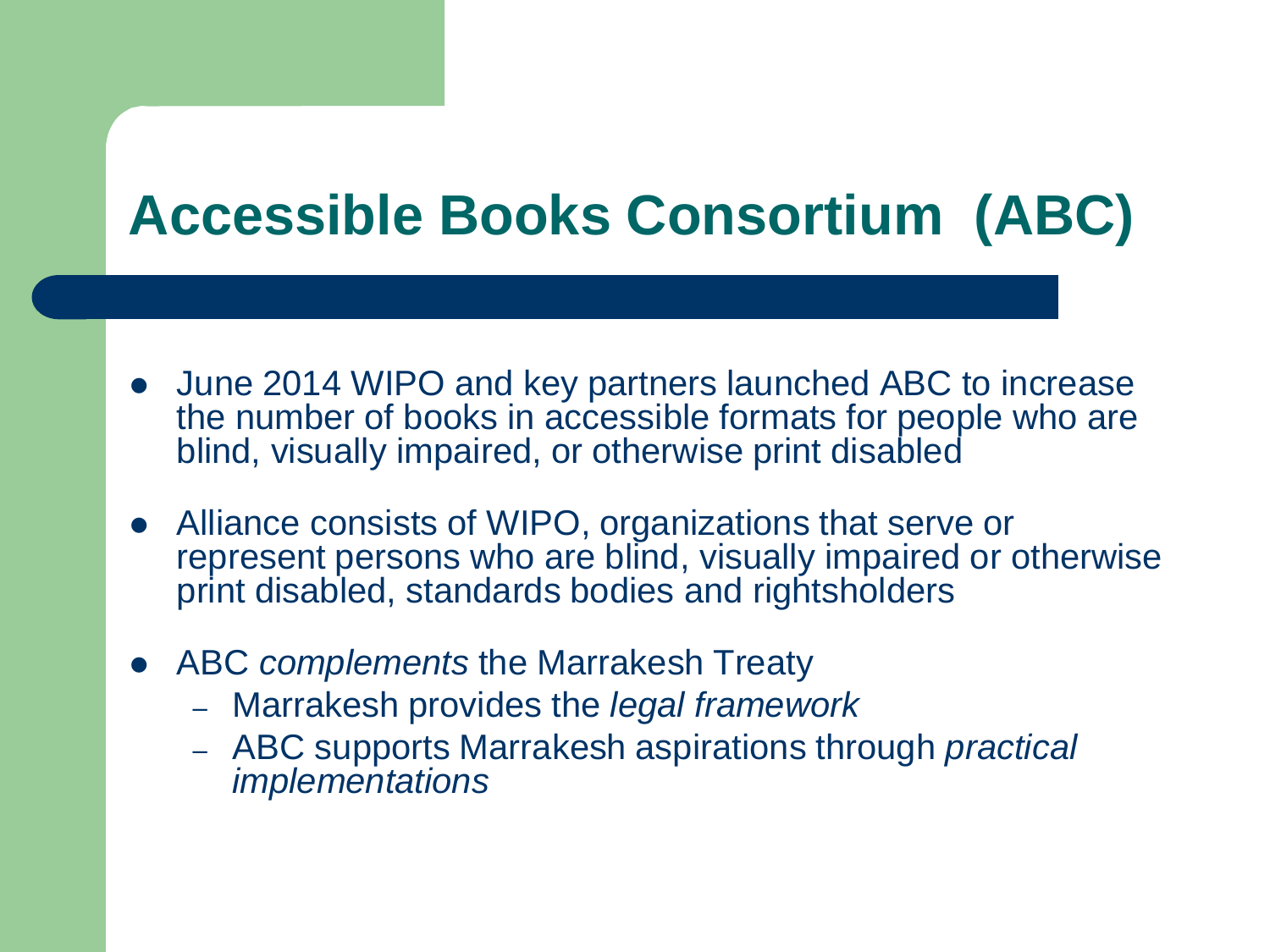### **Governance**

- WIPO provides staffing for the **ABC Secretariat**, which manages the operations of ABC, headquartered in Geneva, **Switzerland**
- ABC Board membership includes:
	- Consumer Group representatives (4)
	- AE and Standards Bodies representatives (4)
	- Publishers and Authors representatives (4+1)
	- WIPO (1)
- **ABC Board** brings knowledge of publishing, rights, accessible library service, alternative format production and technical expertise, and ensures transparency and communication with ABC members and community stakeholders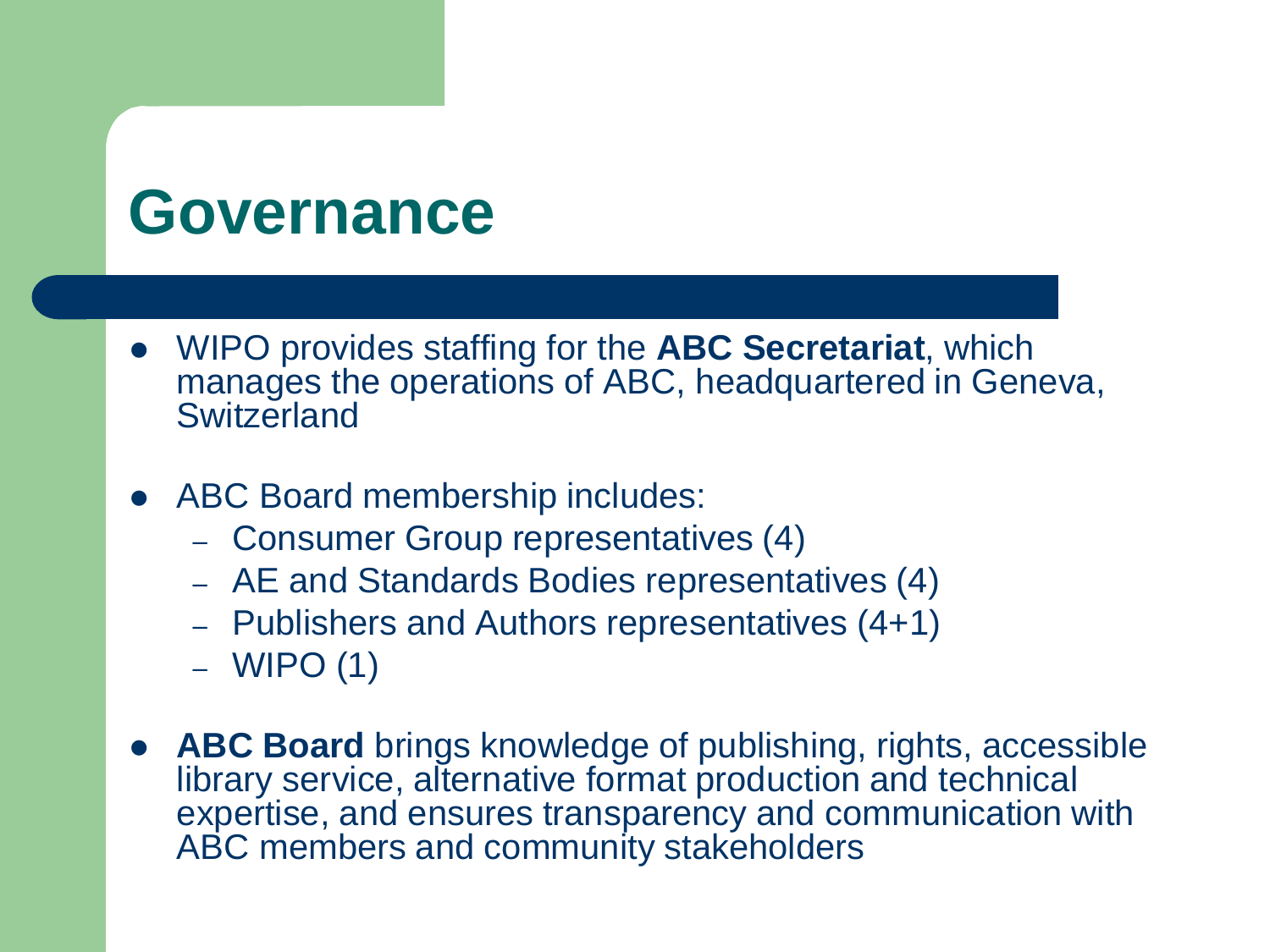### **ABC Areas of Focus**

Objective: 'To increase the number of books worldwide in accessible formats (braille, audio and large print) and to make them available to people who are blind, visually impaired or otherwise print disabled.'

- **Capacity Building**  Advancement of technical skills in developing and least developed countries
- **Inclusive Publishing** -- Advocacy and promotion to support the goal of 'born accessible' publishing
- **Global Book Service** -- International database of fully accessible books contributed by participating 'Authorized Entities' for the purpose of exchange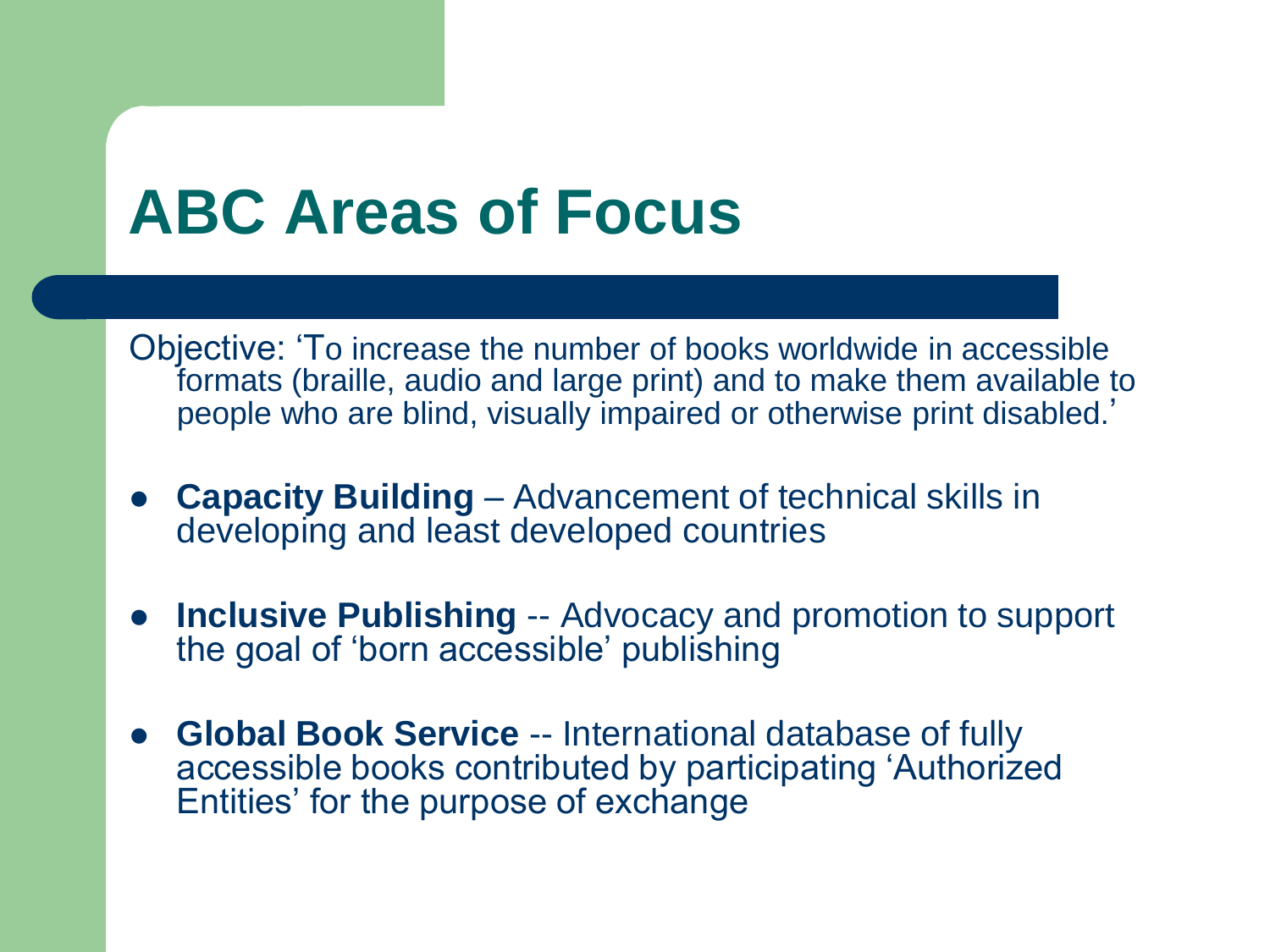## **ABC Global Book Service**

- ABC Global Book Service provides the means for an Authorized Entity in one country *to find and obtain* accessible books produced by an Authorized Entity in another country, add the books to their collection and make them available to beneficiaries in their own jurisdiction
- ABC systems, applications and database hosted and supported by WIPO
- Participants use the service to fill user requests and/or to supplement their own collection of accessible publications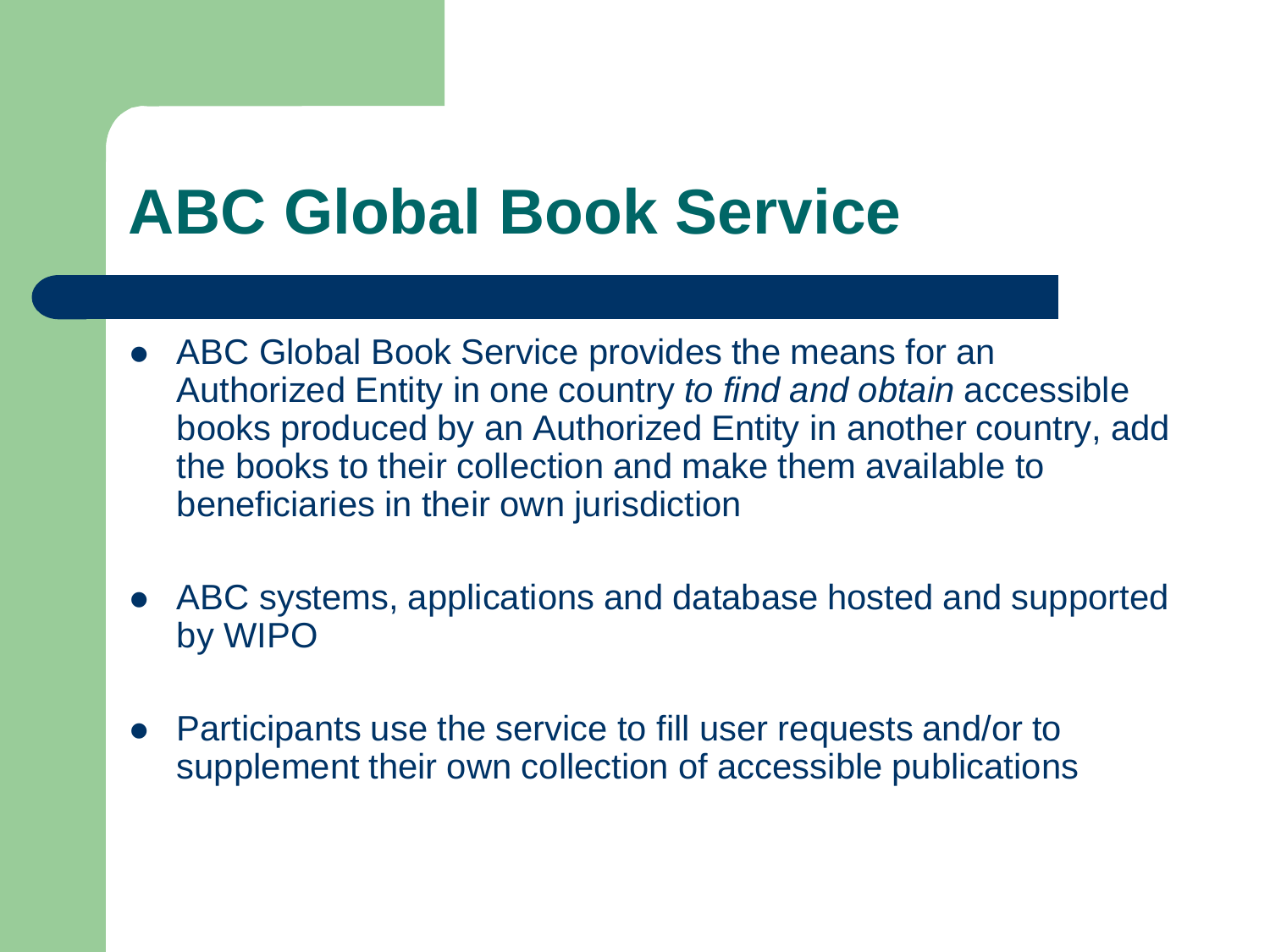#### **Global Book Service – How it works**

- AE identifies titles it will contribute to ABC. Titles produced under national copyright exception or for which rights holder has granted permission are eligible
- ABC imports AE metadata into ABC catalogue
- Participants search ABC catalogue and select titles of interest
- For cross-border exchanges between AEs in countries where the national law is consistent with the Treaty, permission clearance process is bypassed
- For cross-border exchanges between AEs in countries that do *not* have laws consistent with the Treaty, ABC seeks authorization from the copyright owner prior to the transfer of requested books
- When AE receives request for title they have produced, system prompts AE to upload file, which is then available for download by requesting AE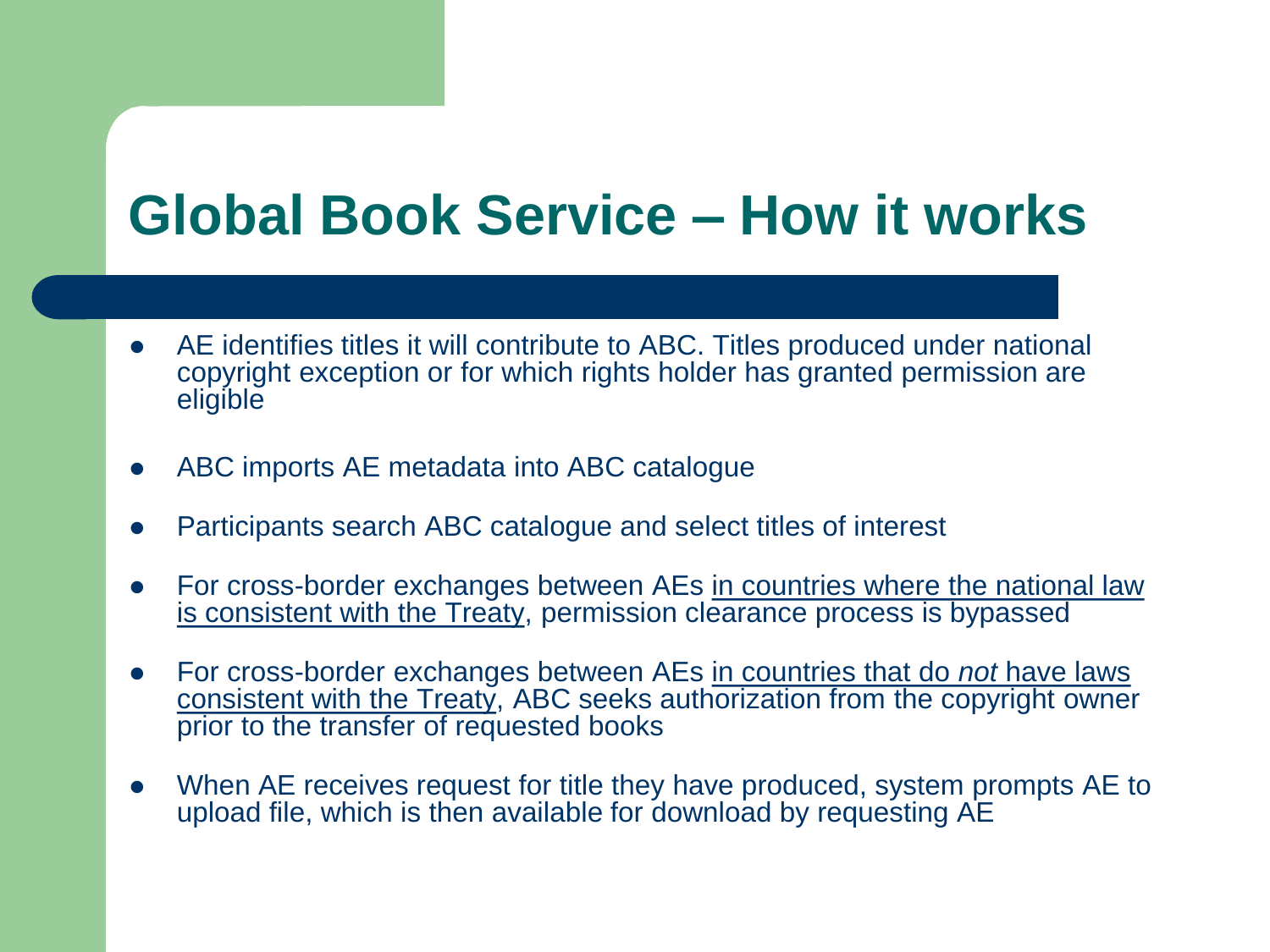#### **Global Book Service – Key features**

- Operational in 25 countries
- Shared database of alternative format titles
- Secure facility for requesting, uploading and downloading digital books across borders
- Automated processes for catalogue feeds and file uploads
- Search criteria include author, title, language, format, date of production, books in progress, new listings. Filter to show only titles cleared for your country
- Permissions management system, and
- Reporting system for exchange statistics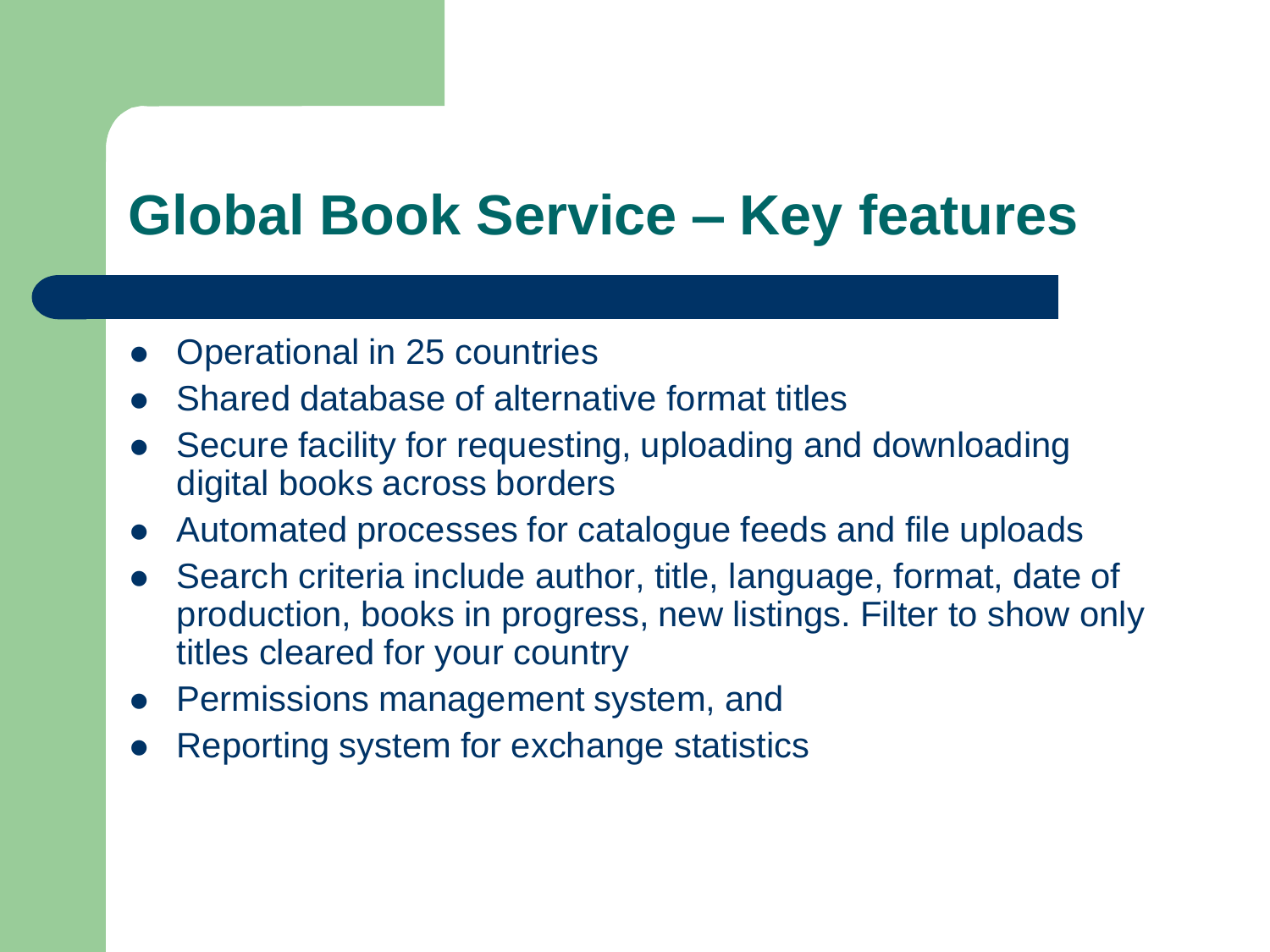## **Statistics**

- 25 participating organizations/libraries worldwide
- Database of 355,000 accessible titles (and growing) in 76 languages in a range of accessible formats
- About 20,000 titles cleared for international exchange
- 8,300 files downloaded by AEs estimated savings of US\$16.6 million
- Over 128,700 people with print disabilities have borrowed accessible books through the ABC Global Book Service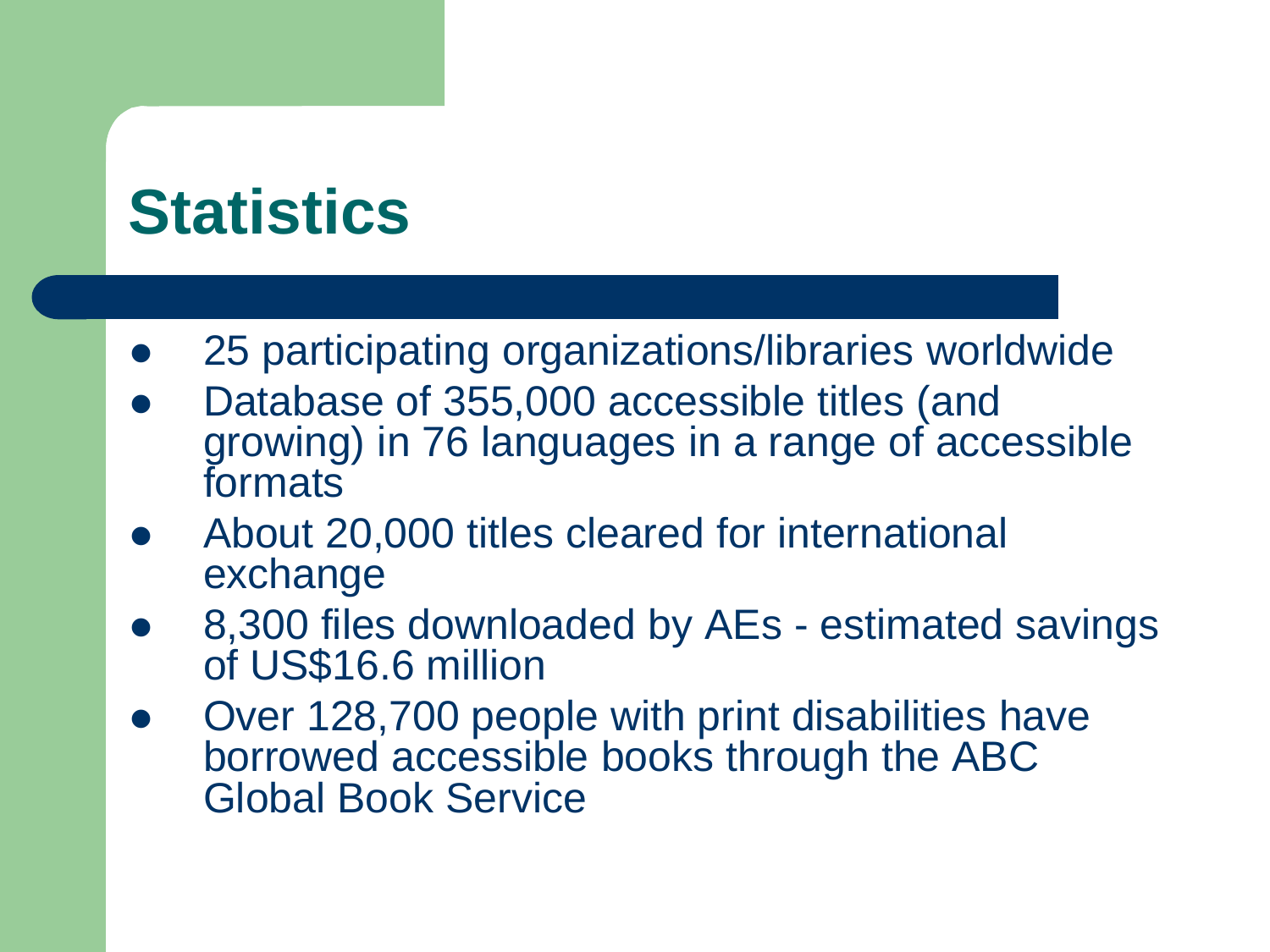# **Current Participants**

- **[Australia](http://www.visability.com.au/)**[: Visability](http://www.visability.com.au/)
- **[Australia](http://www.visionaustralia.org/)**[: Vision Australia](http://www.visionaustralia.org/) (VA)
- **[Bangladesh](http://www.ypsa.org/): Young Power in Social** [Action, YPSA](http://www.ypsa.org/)
- **[Brazil](http://www.fundacaodorina.org.br/):** Dorina Nowill Foundation for the **[Blind](http://www.fundacaodorina.org.br/)**
- **[Canada](http://www.cnib.ca/)**[: Canadian National Institute for](http://www.cnib.ca/)  [the Blind \(CNIB\)](http://www.cnib.ca/)
- **[Denmark](https://nota.dk/)**[: Danish National Library for](https://nota.dk/)  [Persons with Print Disabilities \(NOTA\)](https://nota.dk/)
- **[France](http://www.avh.asso.fr/)**[: Association Valentin Haüy](http://www.avh.asso.fr/) (AVH)
- **•** [Finland](http://www.celia.fi/)[: Celia Library](http://www.celia.fi/)
- **[Iceland](https://hbs.is/): Icelandic Talking Book Library, [HBS](https://hbs.is/)**
- **[Ireland](http://www.ncbi.ie/):** National Council for the Blind of [Ireland](http://www.ncbi.ie/)
- **[Israel](http://www.clfb.org.il/):** The Central Library for Blind and [Reading Impaired People \(CLFB\)](http://www.clfb.org.il/)
- **[Korea](http://www.nld.nl.go.kr/):** Korea National Library for the [Disabled \(NLD\)](http://www.nld.nl.go.kr/)
- **[Nepal](http://www.adradnepal.org/)**[: Action on Disability Rights and](http://www.adradnepal.org/)  [Development \(ADRAD\)](http://www.adradnepal.org/)
- **[Netherlands](http://www.dedicon.nl/)**[: Dedicon](http://www.dedicon.nl/)
- **[New Zealand](http://www.blindfoundation.org.nz/)**[: Blind Foundation](http://www.blindfoundation.org.nz/) (NZBF)
- **[Norway](http://www.nlb.no/)**[: Norwegian Library of Talking](http://www.nlb.no/)  [Books and Braille](http://www.nlb.no/) (NLB)
- **[Poland](http://www.dzdn.pl/)**[: Dzial Zbiorów dla Niewidomych](http://www.dzdn.pl/)  [\(DZDN\)](http://www.dzdn.pl/)
- **[Portugal](http://www.bnportugal.pt/)**[: Biblioteca Nacional de Portugal](http://www.bnportugal.pt/)  [\(BnP\)](http://www.bnportugal.pt/)
- **[South Africa](http://www.salb.org.za/)**[: South African Library for](http://www.salb.org.za/)  [the Blind](http://www.salb.org.za/)
- **[Sweden](http://www.mtm.se/):** Swedish Agency for Accessible [Media \(MTM\)](http://www.mtm.se/)
- **switzerland: Association pour le Bien** [des Aveugles et malvoyants](http://www.abage.ch/)
- **[Switzerland](http://www.sbs.ch/):** Swiss Library for the Blind, [Visually Impaired and Print Disabled](http://www.sbs.ch/)
- **[Switzerland](http://www.bibliothequesonore.ch/): Bibliothèque Sonore** [Romande](http://www.bibliothequesonore.ch/)
- **[United Kingdom](http://www.seeingear.org/)**[: Seeing Ear](http://www.seeingear.org/)
- **[United States](http://www.loc.gov/nls/index.html)**[: National Library Service](http://www.loc.gov/nls/index.html)  [for the Blind and Physically Handicapped](http://www.loc.gov/nls/index.html)  [\(NLS\)](http://www.loc.gov/nls/index.html)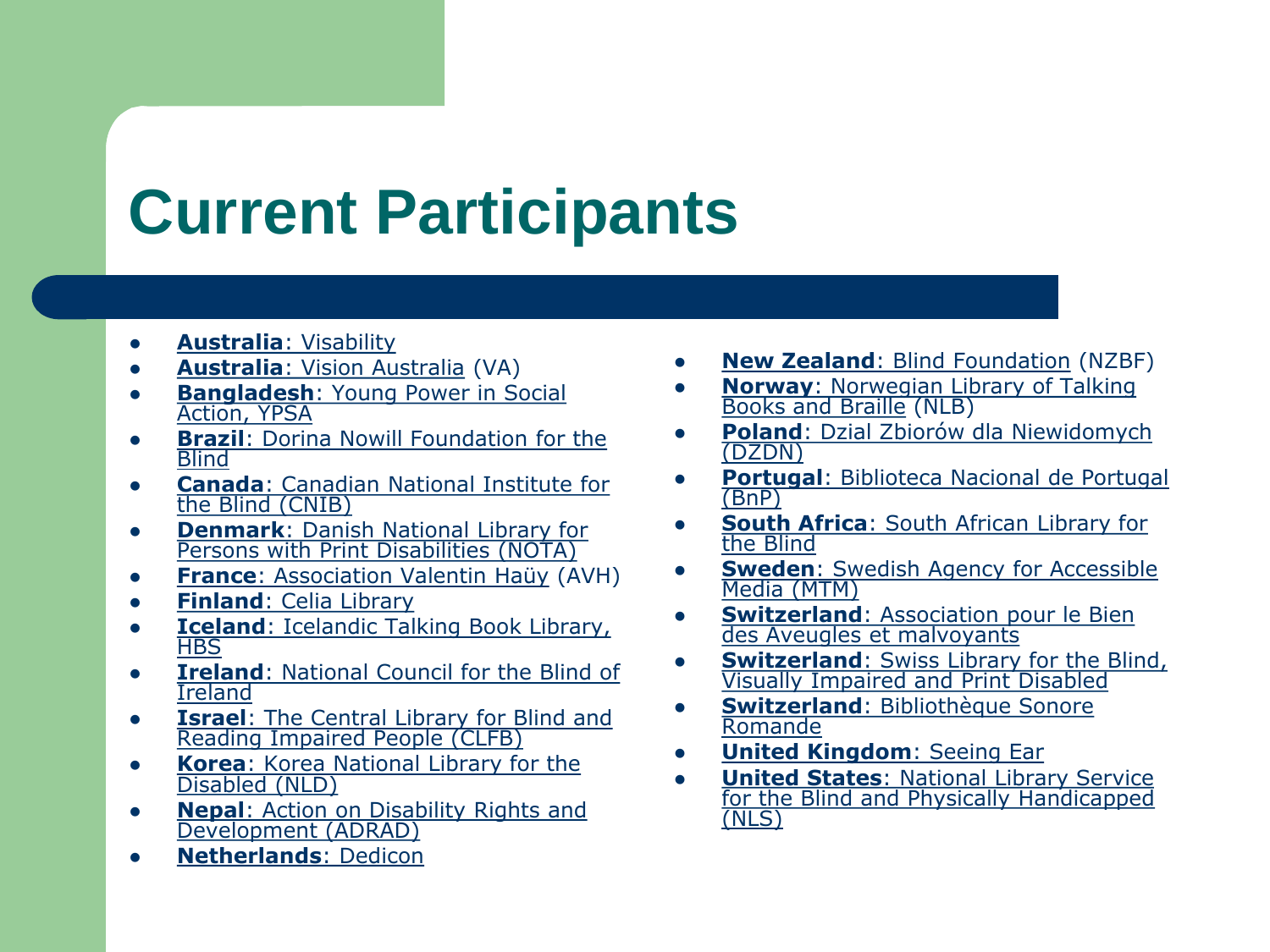# **Participation criteria**

AE signs agreement with WIPO specifying that the organization:

- is a not for profit Authorized Entity
- has established practice to ensure the people it serves are 'beneficiary persons'
- ensures copies of works received through ABC are distributed *only* to eligible users
- discourages the reproduction, distribution and making available of unauthorized copies of works
- will provide:
	- catalogue information to ABC for the titles it will share
	- digital files of books requested by other AE participants
	- usage statistics for each title, receives through ABC, distributed to users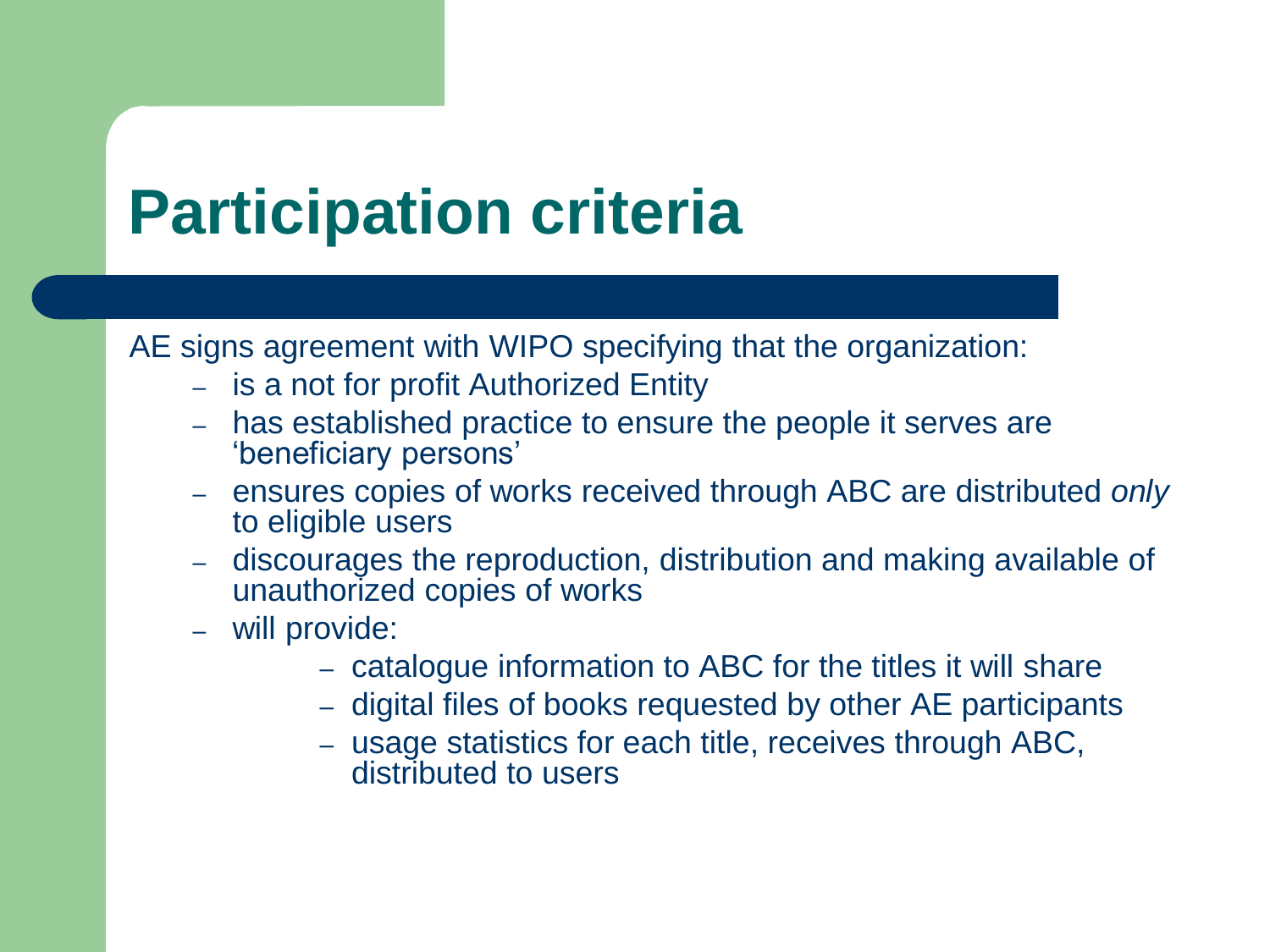#### **Benefits of participation in ABC**

- **No participation fee** for Authorized Entities
- **Single contract with WIPO** no need for separate contracts with *each* exchange partner
- One place to look for international exchange
- System **manages copyright matters** between 'Marrakesh countries', between 'non-Marrakesh countries' and combination of both
- **One automated upload and download process** regardless of the source of the books
- **Secure, protected technical infrastructure** for copyright-protected books
- Technical challenges of new participants' metadata and files addressed by ABC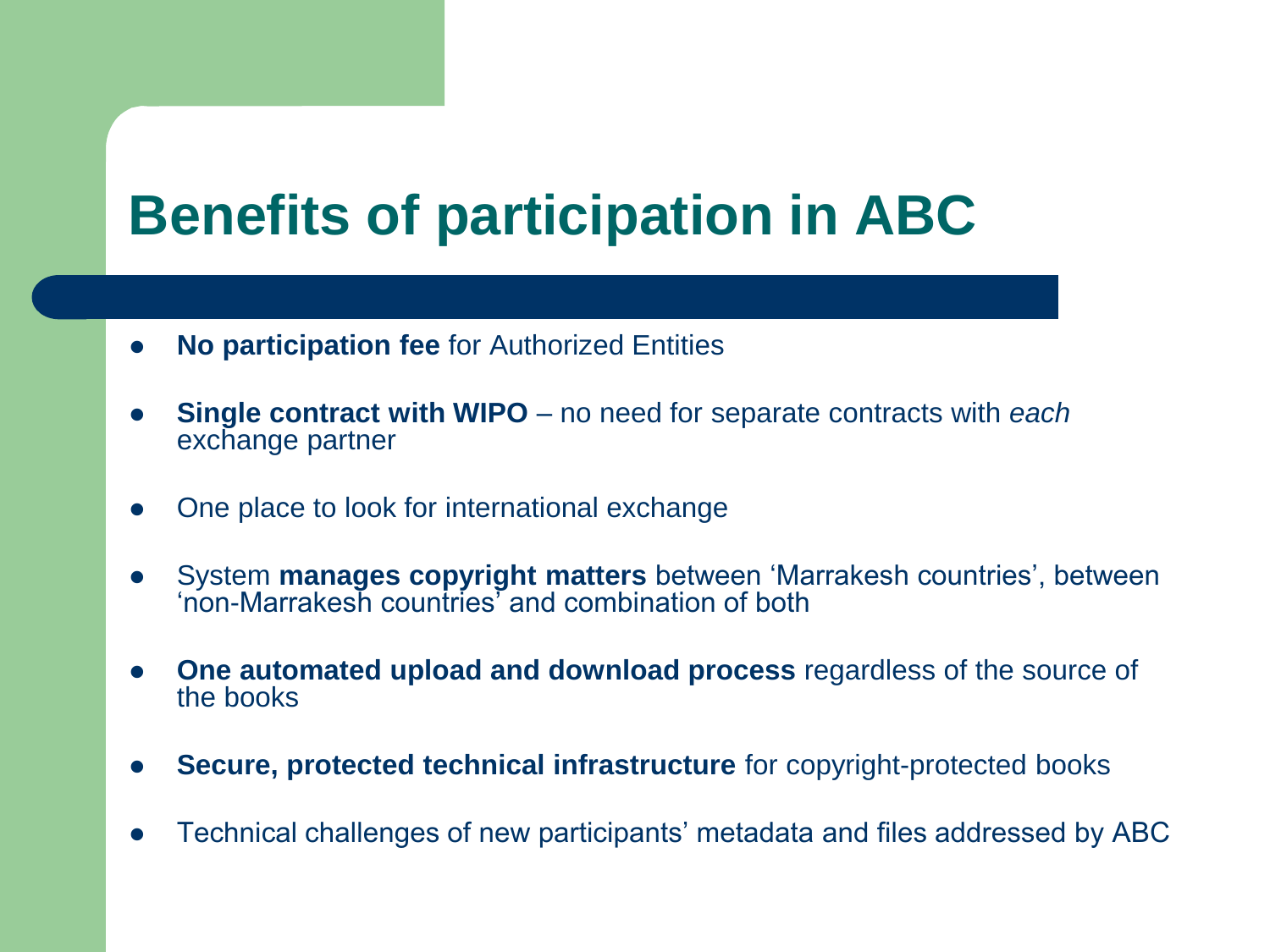## **Testimonial**

Letter sent to CNIB, Canada by the caregiver of a client about books received through *ABC Global Book Service*:

"…I cannot begin to tell you what a difference you are making in her life. Losing her sight so quickly had her depressed and angry. Hearing her laughing and having her rush to tell me which books arrived in the mail is like interacting with another woman. You should all feel very proud of what you do and the daily difference you make in so many lives."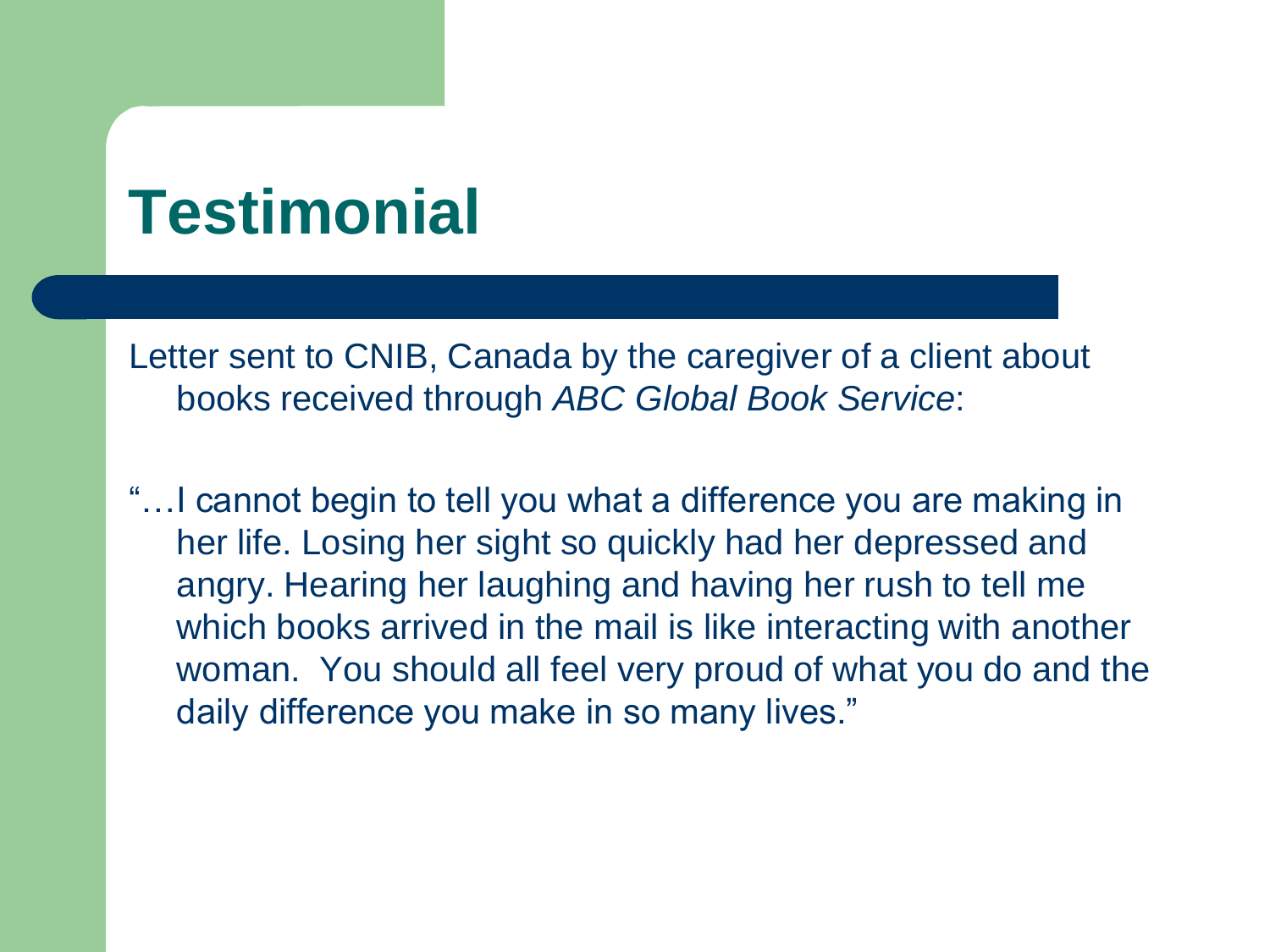#### **ABC contact information**

**Accessible Books Consortium** World Intellectual Property Organization 34, chemin des Colombettes 1211 Geneva 20 **Switzerland** E-mail: [Accessible.Books@wipo.int](mailto:Accessible.Books@wipo.int)